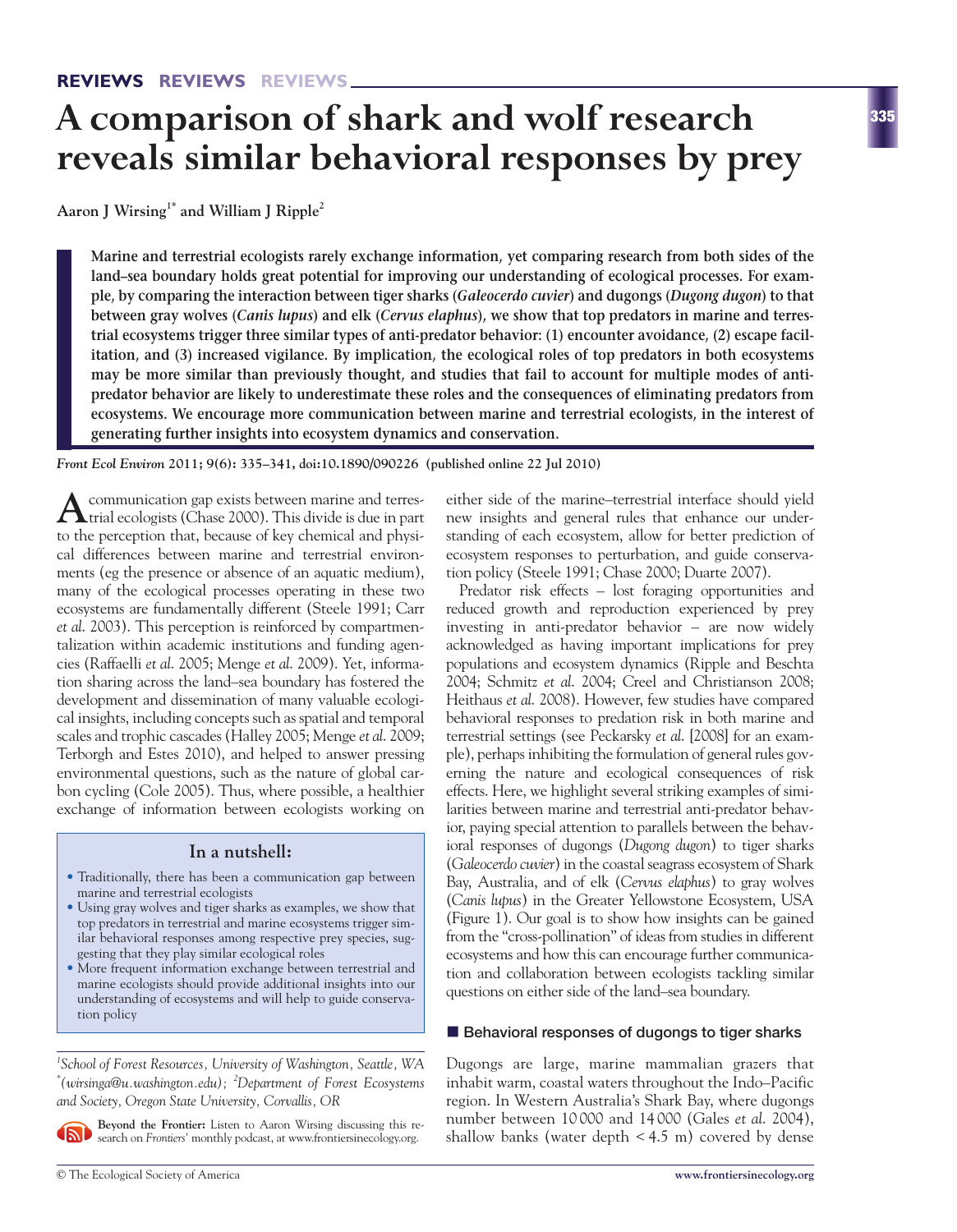



*Figure 1. (a) Tiger shark (*Galeocerdo cuvier*); (b) dugong (*Dugong dugon*); (c) gray wolf (*Canis lupus*); and (d) elk (*Cervus elaphus*).*

ing tactic – excavation – that gives access to relatively nutritious seagrass rhizomes (roots), but inhibits vigilance by requiring a head-down posture. Instead, they switch almost entirely to a less rewarding but safer tactic – cropping – that facilitates head-up surveillance, but only allows for the acquisition of nutrient-poor terminal leaves from seagrass plants (Wirsing *et al*. 2007c; Figure 2c). In other words, dugongs are only willing to take advantage of opportunities to harvest seagrass rhizomes through excavation behavior when there is less need to scan their surroundings for sharks.

## **Behavioral responses of elk to gray wolves**

Elk are one of the largest terrestrial mammals in North America. Inhabiting grasslands and forest, these generalist herbivores can function as both grazers and browsers and are the

seagrass meadows (predominantly *Amphibolis antarctica*) lie amidst deeper channels (depths > 6 m) with sandy substrates. Because they are seagrass specialists, dugongs in this subtropical ecosystem spend the majority of their time foraging in shallow water (Wirsing *et al*. 2007a). However, the strength of this large-scale (hundreds of meters to kilometers) habitat preference is not temporally consistent. Rather, it varies over time because dugongs in Shark Bay must cope with the risk of predation by tiger sharks, which show a preference for shallow banks over deep channels (Heithaus *et al*. 2002) and fluctuate in abundance with seasonal water temperature from a high in February to a low in July (Wirsing *et al*. 2006). When sharks are abundant, dugongs sacrifice food that might otherwise be acquired in shallow waters by increasing their time spent in deeper water, where seagrass is relatively scarce but the encounter rate with sharks is lower (Wirsing *et al*. 2007a; Figure 2a).

Tiger sharks do not hunt shallow seagrass banks uniformly. Instead, they spend more time patrolling peripheral (edges) than internal (interiors) portions of banks (Heithaus *et al*. 2006). Dugongs foraging on shallow banks when sharks are present manifest a surprising small-scale (tens of meters) shift. Namely, they increase their relative use of edges, where encounters with sharks are more likely, and thereby leave behind interior seagrass plants that they might otherwise have harvested (Wirsing *et al*. 2007b; Figure 2b). In doing so, dugongs benefit from an improved ability to escape to the safety of deep channels, where predators are far less numerous and increased water volume confers a maneuverability advantage over attacking sharks (Heithaus *et al*. 2006) that outweighs the cost of additional predator encounters.

Dugongs also alter their fine-scale behavior at foraging locations over shallow banks. When tiger sharks are numerous, dugongs virtually abandon a profitable foragprimary prey of gray wolves in the Rocky Mountains of southern Canada and the northern US. Following the reintroduction of wolves into Yellowstone National Park in 1995 and 1996, researchers have documented behavioral effects associated with trophic cascades, whereby elk, under the risk of predation by wolves, alter their habitat use and foraging patterns, vigilance, movements, group size dynamics, and other traits (Laundré *et al*. 2001; Ripple and Beschta 2004; Creel *et al*. 2005; Hernández and Laundré 2005; Fortin *et al*. 2005). For example, when wolf packs are nearby, Yellowstone Ecosystem elk move from open grasslands – where food quality is highest – to coniferous forest cover, where encounters with wolves are less likely (Creel *et al*. 2005; Figure 2d).

Elk vulnerability to wolf predation is heightened by numerous features of the terrain, including deeply incised channels, multiple channels, oxbows, cut banks, terraces, and woody debris accumulations, each of which may cause fleeing ungulates to lose speed and maneuverability during a chase (Bibikov 1982; Bergman *et al*. 2006; Ripple and Beschta 2006). Accordingly, elk exposed to the risk of predation by wolves have been found to avoid sites near streams, where these impediments are common, at all times of the day and night (Beyer 2006), presumably to improve their ability to escape. Furthermore, after the return of wolves, elk browsing on aspen (*Populus tremuloides*) was found to be lower in the vicinity of downed logs, which could impede fleeing elk (Ripple and Beschta 2007; Figure 2e).

Elk respond to increases in predation risk with correspondingly higher vigilance rates, and this results in reduced foraging time (Laundré *et al*. 2001; Childress and Lung 2003). Thus, high levels of elk vigilance can represent a response to an amplified level of fear and the increased expectation of an attack by predators. Studies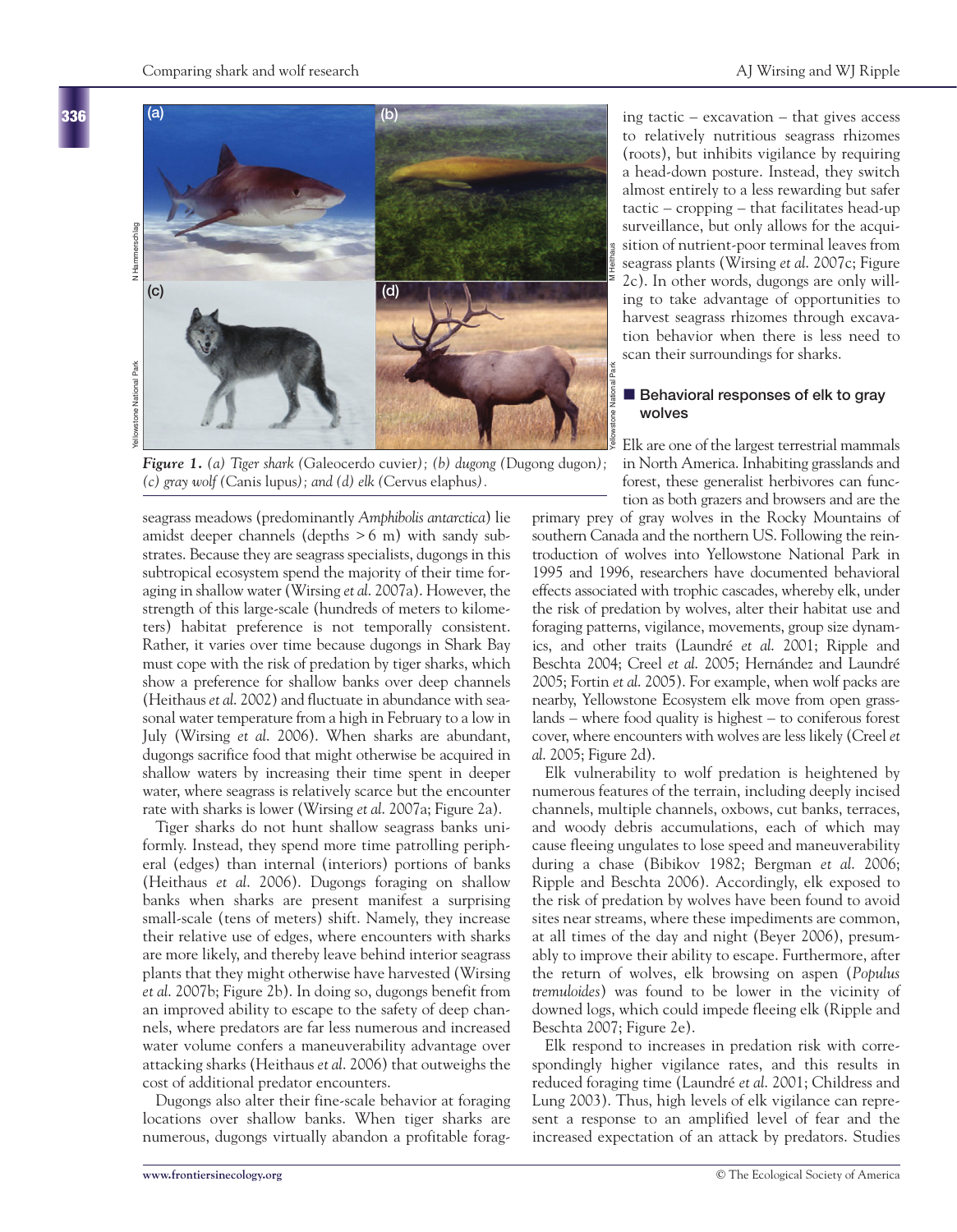have shown increased average female elk vigilance levels following wolf reintroduction and greater female elk vigilance levels in high wolf-density than in low wolf-density areas (Laundré *et al*. 2001; Childress and Lung 2003). Elk vigilance was also significantly higher near escape impediments (< 30 m) than at locations away from such impediments (Halofsky and Ripple 2008; Figure 2f). This pattern of vigilance has apparently triggered a cascade effect characterized by reduced elk browsing and taller willows (*Salix* sp) and aspen within Yellowstone's valley bottoms, especially where escape impediments occur in relatively close proximity to these woody species (Ripple and Beschta 2006, 2007).

# ■ Similarity between anti-predator **behavior elicited by tiger sharks and wolves**

Despite their shared role as top predators, large elasmobranchs (the taxonomic subclass that includes sharks) and canids have not been the subject of comparative studies. Yet, we show that the presence of tiger sharks and wolves sparks an analogous set of anti-predator behaviors in a large marine (dugong) and a large terrestrial (elk) herbivore, respectively. This close match between dugong and elk defensive behaviors suggests that predator risk effects can be transmitted through marine and terrestrial communities in a remarkably similar manner. Furthermore, the magnitude and variety of these behavioral responses underscore the strong potential for anti-predator behavior to influence patterns of prey distribution and foraging in both ecosystems, even if the intensity of predator-induced mortality (ie direct predation) is low. Anti-predator responses by dugongs and elk lie along at least three

behavioral axes, corresponding to different spatial scales (Figure 2). At the largest spatial scale, both herbivores apparently shift habitats to avoid encounters with predators when exposed to risk, with dugongs decreasing their use of shallow banks where sharks are abundant in favor of deeper water and elk moving away from open grasslands that are monitored by wolves and into the protective cover of coniferous woodlands. At an intermediate spatial scale, both prey species altered their foraging location to facilitate escape from would-be attackers, when using areas where encounters with predators were likely. Specifically, with sharks present, dugongs foraging over shallow seagrass banks increased their use of peripheral locations (edges), which provide for increased maneuver-



*Figure 2. Manifold risk effects of tiger sharks on dugongs and gray wolves on elk. (a) As relative shark abundance (catch rate h–1) increases, the proportion (prop) of dugongs foraging over shallow seagrass meadows decreases successively more than expected, based on the proportion of food (seagrass) in the shallows (dashed black line), indicating a predator-induced shift into deeper water where encounters with sharks are less likely. (Adapted from Wirsing et al. 2007a.) (b) With rising shark abundance, the proportion of foraging dugongs along the edges of shallow seagrass meadows begins to exceed that expected, based on the proportion of food at the edges (dashed black line), indicating a shift from interior portions of meadows to peripheral areas, where the probability of escape into deep water is elevated. (Adapted from Wirsing* et al*. 2007b.) (c) The proportion of time dugongs devote to excavation, a foraging tactic that inhibits vigilance, declines as tiger shark abundance increases. (Adapted from Wirsing* et al*. 2007c.) (d) When wolves are present, elk often shift from open grasslands to conifer forests (ie probability of conifer occurrence at locations of elk with GPS collars increases), possibly to decrease encounters with wolves. (Adapted from Creel* et al. *2005.) (e) Elk browse more aspen at sites without downed logs (escape impediments), likely to enhance escape possibilities in case of wolf attack. (Adapted from Ripple and Beschta 2007.) (f) Elk vigilance is highest near escape impediments, likely in response to enhanced vulnerability to wolf predation. (Adapted from Halofsky and Ripple 2008.) In (a–d), bars show means and 95% confidence intervals. In (f), bars show means and standard errors.*

ability and easy access to deep water. Similarly, while using areas patrolled by wolves, elk concentrated their foraging at locations away from escape impediments (eg downed logs). At a fine spatial scale (the foraging location), both herbivores apparently invest more heavily in vigilance when under increased threat of predation, with dugongs increasing their use of a foraging tactic – cropping – that enables more effective surveillance when sharks are abundant and elk increasing their use of a watchful, head-up posture when feeding near obstacles that could impede their escape. More anti-predator behavioral parallels not considered in this paper are possible; for example, elk adjust their group dynamics in response to wolf predation risk (Winnie and Creel 2007),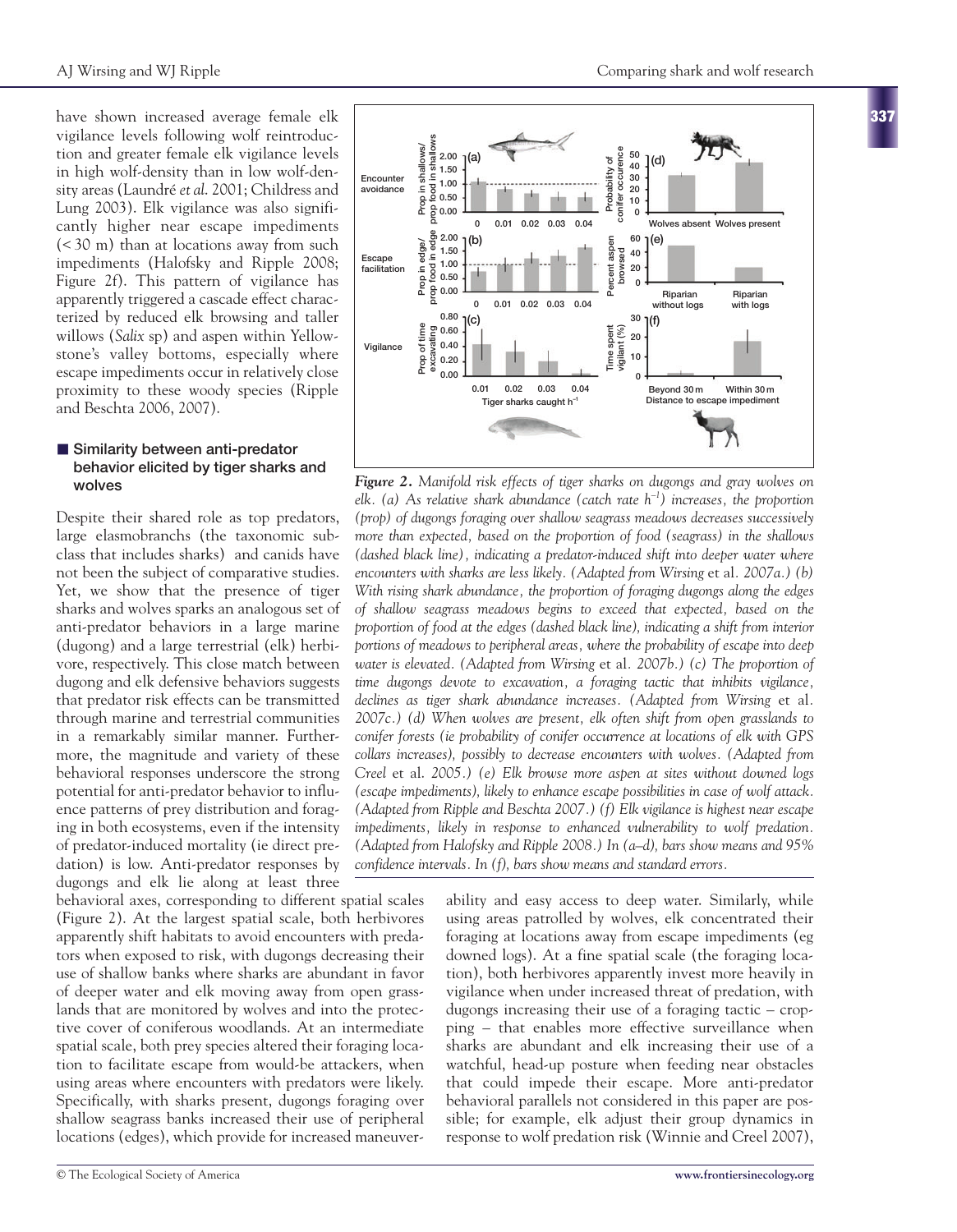and dugongs responding to tiger sharks may do so as well. By implication, anti-predator responses by prey in both marine and terrestrial environments can be complex, meaning that studies in either domain that neglect one or more of the kinds of responses documented here are likely to underestimate or fail to detect risk effects and, consequently, result in an incomplete understanding of the roles played by predators in ecological communities.

The multiple types of anti-predator behavior exhibited by dugongs and elk suggest that predators may indirectly affect species that serve as food for their prey (typically producers like plants, but also smaller consumers if the prey species is a carnivore) via diverse and sometimes conflicting pathways (Figure 3). That is, behavioral responses, such as encounter avoidance and enhanced vigilance, would be expected to benefit producers in areas where predators are abundant by displacing or reducing the time devoted to foraging by prey. In contrast, efforts by prey to improve their chances of escape could lead to either diminished or heightened exploitation of producers, where predators are relatively numerous, depending on the degree of spatial correlation between predator abundance and the ability of the prey species to escape attack. In Shark Bay, for example, shifts into deep water (encounter avoidance) and increased reliance on cropping (investment in vigilance) by dugongs responding to tiger sharks likely benefit shallow seagrass meadows by reducing both the number of foragers and the extent to which seagrass plants are destroyed by excavation. On the other hand, heavy use of edges (escape facilitation) by dugongs under threat of predation has mixed consequences for seagrass meadows, diminishing pressure on interior seagrass plants but intensifying herbivory along the meadow periphery (Heithaus *et al*. 2007).

In general, the net response of a prey individual to a predator is the product of several modes of behavioral adjustment. When these modes of adjustment have different consequences for producers, the overall nature of a predator's indirect effect on any particular producer (ie positive or negative) should be contingent upon their relative magnitude. Accordingly, we suggest that studies that compare the strength of multiple types of prey antipredator responses may facilitate prediction of whether producers subject to the indirect effects of predators are winners or losers (Schmitz *et al*. 2000).

#### $\blacksquare$  Other examples of similarity between marine and **terrestrial anti-predator behavior**

Many other features of anti-predator behavior also appear to transcend the land–sea boundary. Here, we discuss three that should serve as a basis for fruitful exchange between marine and terrestrial ecologists: (1) the dependence of anti-predator behavior on prey body condition or energetic state; (2) the dependence of anti-predator behavior on prey escape mode; and (3) the influence of such behavior on community properties relative to that of consumptive predator effects (ie reduction of prey density via direct predation). Each of the following three sections compares a pair of case studies drawn from the marine and terrestrial literature to demonstrate the generality of one of these features.

#### *Prey body condition (energetic state)*

Studies from marine and terrestrial systems reveal an analogous relationship between prey body condition, or energetic state, and investment in anti-predator behavior. In Shark Bay, for example, green sea turtles (*Chelonia mydas*) at risk of predation by tiger sharks invest more heavily in anti-predator behavior (ie take fewer risks) as their body condition improves, spending more time foraging along the perimeter of seagrass meadows, where the quality of the plants on which they rely is reduced but escape to deeper water is easier (Heithaus *et al*. 2007). Similarly, common wildebeest (*Connochaetes taurinus*) under threat from lions (*Panthera leo*) and spotted hyenas (*Crocuta crocuta*) on the African Serengeti take greater risks when in poor condition and, as a result, succumb to predation more often than individuals in better condition (Sinclair and Arcese 1995). By implication, risk effects in both marine and terrestrial ecosystems probably work synergistically with direct predation and bottom-up forces (eg food supply) to control some prey populations, with reductions in resources triggering elevated risk-taking by energetically stressed prey individuals, heightened predation rates, and, ultimately, prey population declines (McNamara and Houston 1987; Heithaus *et al*. 2008). Exchanges between marine and terrestrial ecologists exploring responses to predators by prey with varying body condition (ie condition-dependent risk-taking) should facilitate a more general understanding of this synergistic process.

#### *Prey escape mode*

Behavioral responses to predators are also contingent on prey escape mode in both marine and terrestrial ecosystems (Wirsing *et al*. 2010). For example, like dugongs and healthy green sea turtles, Indian Ocean bottlenose dolphins (*Tursiops aduncus*) in Shark Bay shift toward the periphery of shallow seagrass meadows – where their escape mode (maneuvers and rapid movement into deeper water) is facilitated – when exposed to tiger shark predation risk (Heithaus *et al*. 2009). Pied cormorants (*Phalacrocorax varius*) in this system, on the other hand, fly away from sharks and therefore cannot improve their chances of escape by foraging in close proximity to deep water. Thus, they spend more time near the center of seagrass meadows, where encounters with sharks are less likely, when exposed to risk (Heithaus *et al*. 2009). Similarly, two sympatric prairie ungulates (white-tailed deer, *Odocoileus virginianus*, and mule deer, *Odocoileus hemionus*) in southern Alberta, Canada, show divergent spatial shifts when exposed to coyote (*Canis latrans*) predation risk that are explained well by differences in their escape tactics (Lingle 2002).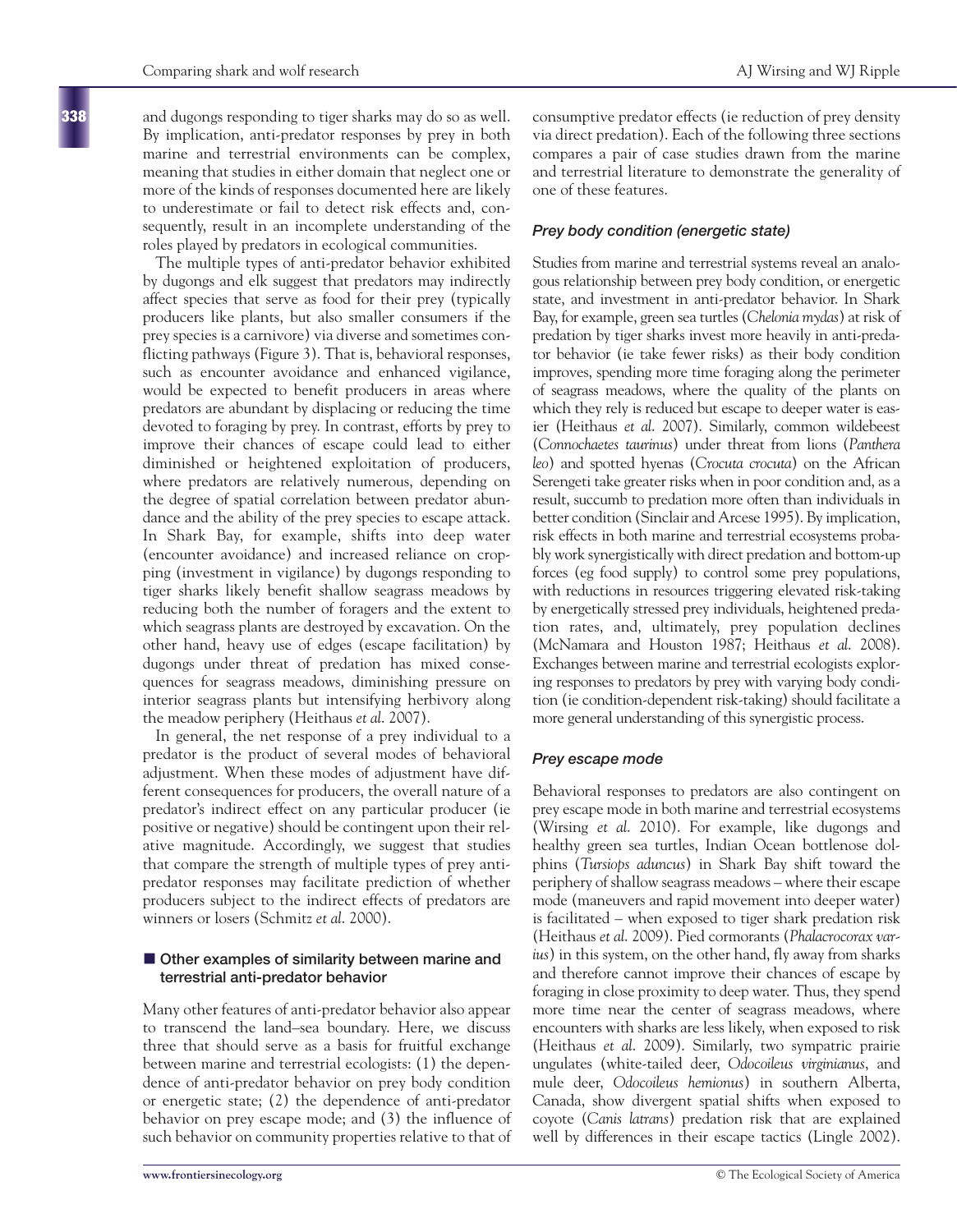Specifically, white-tailed deer, which flee to escape predation, increase their use of gentle terrain that allows for maximum speed, whereas mule deer, which are slower and actively defend themselves against predators, shift onto sloped, rougher terrain where covotes are unlikely to give chase. Thus, in many systems, the nature of the indirect effect of a predator on producers (ie negative or positive) may depend in part on the escape tactic of the prey species. On open prairie terrain in Alberta, for instance, the presence of coyotes probably provides a reprieve for plants consumed by mule deer, while enhancing the intensity of herbivory by white-tailed deer. Clearly, further exchanges between marine and terrestrial ecologists will help to resolve the generality of escape behavior as a driver of variability in the effects of predation risk on sympatric prey species and producers.

# *Indirect influence of predator risk effects*

Studies in both marine and terrestrial ecosystems reveal that the indirect influence of

predator risk effects in communities can rival or exceed that of the consumptive effects of direct predation. For example, in a rocky intertidal system, Trussell *et al*. (2006) showed that the risk posed by predatory green crabs (*Carcinus maenas*) induced behavioral changes in an intermediate consumer (ie reduced rate of foraging and increased refuge use by the carnivorous gastropod *Nucella lapillus*), which in turn precipitated a marked (580%) increase in the abundance of a basal resource (the acorn barnacle, *Semibalanus balanoides*). This risk effect represented the majority (86%) of the total indirect effect (ie behavioral modification plus direct predation) of green crabs on barnacles in areas where barnacles are subject to predation by snails. Similarly, in a New England old-field ecosystem, Schmitz (1998) found that the presence of "risk spiders" (ie *Pisaurina mira* individuals with their mouthparts experimentally altered so they could not feed) induced a diet shift in a herbivorous grasshopper (*Melanoplus femurrubrum*) that in turn altered plant community characteristics (diversity and productivity). Replacement of these "risk spiders" with "predation spiders" capable of killing prey did not alter grasshopper density and had no measurable effect on this indirect relationship, suggesting that it was driven entirely by changes in prey behavior (ie a risk effect).

# **n** Conclusions

Predator risk effects have long been a popular topic of study and are now widely recognized as an important structuring process in ecological communities (Werner

**339**



*Figure 3. Conceptual model of potential trophic cascades, showing indirect effects of a predator (dashed arrows) on a producer (eg a plant) that are transmitted by three different types of prey anti-predator behavior (highlighted in blue). Gray arrows signify direct effects, including predator-induced behavioral adjustments by prey and changes in foraging pressure imposed by prey on producers. In a landscape where hunting pressure by a predator species varies spatially, heavy hunting activity in any particular area could indirectly benefit producers by eliciting encounter avoidance and increased vigilance (a) and, as a result, reduced foraging by prey. Selection for areas facilitating escape by prey, however, could either increase or decrease prey density and foraging intensity in heavily hunted areas, depending on the degree of spatial correlation between predator hunting activity and the effectiveness of the prey's escape tactic. Consequently, the indirect effect of a predator on producers in heavily hunted areas that is transmitted by prey escape facilitation may be positive or negative (b). The net indirect impact of a predator on producers in areas with high predator hunting activity is a function of the relative strength and interaction of these three types of prey behavioral responses.*

> and Peacor 2003; Ripple and Beschta 2004; Schmitz *et al*. 2004; Preisser *et al*. 2005; Wirsing *et al*. 2008), but our understanding of the factors governing their strength and nature in particular cases remains incomplete (Creel and Christianson 2008; Heithaus *et al*. 2008). An improved understanding of risk effects is crucial if we are to better explain the organization of communities and more reliably predict the consequences of predator loss or restoration for ecosystem dynamics.

> Our comparison of anti-predator behavior evoked by tiger sharks and gray wolves reveals that prey behavioral responses to danger can fall along multiple axes (encounter avoidance, escape facilitation, increased vigilance), irrespective of ecosystem. Evidence from other studies suggests that these three behavioral axes may characterize the anti-predator responses of prey in a wide variety of systems. For example, bottlenose dolphins in Shark Bay not only facilitate their probability of escape by foraging along the perimeter of seagrass meadows, as mentioned above, but also avoid encountering tiger sharks by using deep water (Heithaus and Dill 2002) and reduce their use of a foraging tactic than inhibits vigilance (bottom grubbing; Sargeant *et al*. 2007) when at risk. Similarly, redshanks (*Tringa totanus*) generally avoid their predators but employ flocking and vigilance to enhance their probability of escape and detecting an attack, respectively, when exposed to the threat of predation (Cresswell 1994; Sansom *et al*. 2009). By implication, failure to account for the multifaceted nature of anti-predator behavior could lead to an underestimation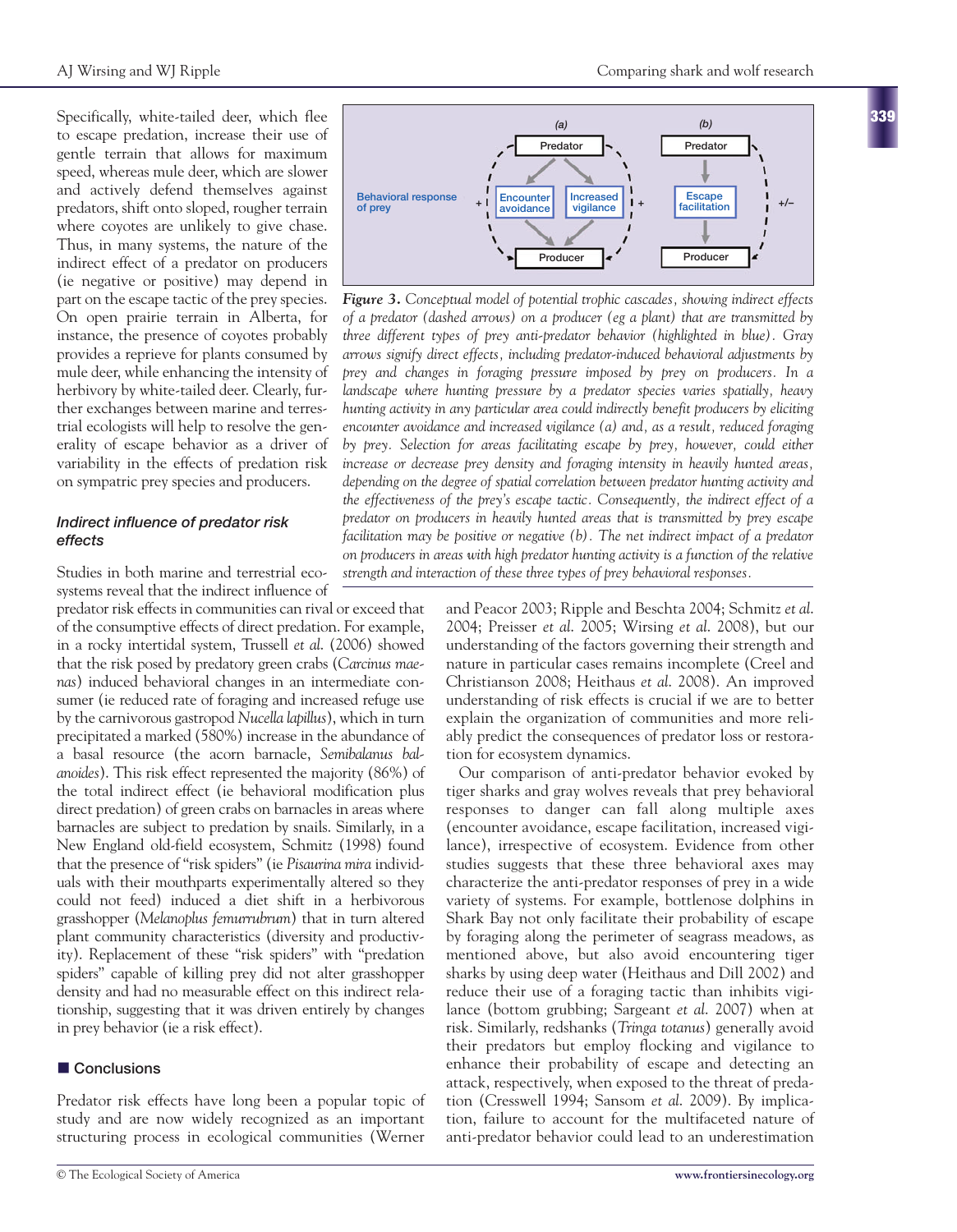of the role of risk effects, erroneous conclusions about the consequences of changes to predator populations for ecosystem properties, and an increased likelihood of mismanagement. We therefore recommend that studies of risk effects should feature a design capable of capturing multiple forms of anti-predator behavior.

Thus far, we have sought to highlight the value of "cross-pollinating" studies of risk effects in marine and terrestrial systems. Importantly, a communication gap exists between ecologists working in these two ecosystems and those exploring freshwater aquatic systems as well (Menge *et al*. 2009). Given the seminal work that has been conducted on risk effects in freshwater environments (eg Peacor and Werner 2001), we suggest that efforts to bridge this divide should also promote an improved understanding of risk effects and more effective predator conservation.

Finally, there are many other themes on which either marine or terrestrial ecologists continue to focus heavily and that have general applicability. For example, marine ecologists have advanced our understanding of whole-ecosystem dynamics with trophic (feeding) network analyses that are little used by their terrestrial counterparts (Raffaelli *et al*. 2005). Terrestrial ecologists have advanced our understanding of the relationship between species diversity and ecosystem properties to a greater extent than have marine ecologists (Raffaelli *et al*. 2005). We hope that the comparative exercise presented here will promote increased communication between marine and terrestrial researchers studying these and other topics that transcend ecosystem boundaries.

#### $\blacksquare$  **Acknowledgements**

This paper owes much to AJW's collaboration with M Heithaus and L Dill in Shark Bay, Australia, and to WJR's collaboration with R Beschta and J Halofsky in Yellowstone National Park, Wyoming, USA. Artwork in Figure 2 was provided by L Marshall (tiger shark), P Folkens (dugong), and S Arbogast (gray wolf and elk). Photographs were provided by N Hammerschlag, M Heithaus, and Yellowstone National Park. The authors thank C Eisenberg, S Lima, D Raper, and S Wasser for helpful comments. Funding for this review was provided in part by the National Science Foundation (grant #OCE0526065). This paper is contribution number 43 of the Shark Bay Ecosystem Research Project (www.SBERP.org).

#### ■ References

- Bergman EJ, Garrott RA, Creel S, *et al*. 2006. Assessment of prey vulnerability through analysis of wolf movements and kill sites. *Ecol Appl* **16**: 273–84.
- Beyer HL. 2006. Wolves, elk and willow on Yellowstone National Park's northern range (MS thesis). Edmonton, Canada: University of Alberta.
- Bibikov DI. 1982. Wolf ecology and management in the USSR. In: Harrington FJ and Paquet PC (Eds). Wolves of the world: perspectives of behavior, ecology, and conservation. Park Ridge, NJ: Noyes Publications.
- Carr MH, Neigel JE, Estes JA, *et al*. 2003. Comparing marine and terrestrial ecosystems: implications for the design of coastal marine reserves. *Ecol Appl* **13**: S90–107.
- Chase JM. 2000. Are there real differences among aquatic and terrestrial food webs? *Trends Ecol Evol* **15**: 412–15.
- Childress MJ and Lung MA. 2003. Predation risk, gender and the group size effect: does elk vigilance depend upon the behaviour of conspecifics? *Anim Behav* **66**: 389–98.
- Cole JJ. 2005. Communication between terrestrial and marine ecologists: loud, sometimes abrasive, but healthy and occasionally useful. *Mar Ecol-Prog Ser* **304**: 272–74.
- Creel S and Christianson D. 2008. Relationships between direct predation and risk effects. *Trends Ecol Evol* **23**: 194–201.
- Creel S, Winnie Jr J, Maxwell B, *et al*. 2005. Elk alter habitat selection as an antipredator response to wolves. *Ecology* **86**: 3387–97.
- Cresswell W. 1994. Flocking is an effective anti-predation strategy in redshanks, *Tringa totanus. Anim Behav* **47**: 433–42.
- Duarte CM. 2007. Marine ecology warms up to theory. *Trends Ecol Evol* **22**: 331–33.
- Fortin D, Beyer HL, Boyce MS, *et al*. 2005. Wolves influence elk movements: behavior shapes a trophic cascade in Yellowstone National Park. *Ecology* **86**: 1320–30.
- Gales N, McCauley RD, Lanyon J, *et al*. 2004. Change in abundance of dugongs in Shark Bay, Ningaloo and Exmouth Gulf, Western Australia: evidence for large-scale migration. *Wildlife Res* **31**: 283–90.
- Halley JM. 2005. Comparing aquatic and terrestrial variability: at what scale do ecologists communicate? *Mar Ecol-Prog Ser* **304**: 274–80.
- Halofsky JS and Ripple WJ. 2008. Fine-scale predation risk on elk after wolf reintroduction in Yellowstone National Park, USA. *Oecologia* **155**: 869–77.
- Heithaus MR and Dill LM. 2002. Food availability and tiger shark predation risk influence bottlenose dolphin habitat use. *Ecology* **83**: 480–91.
- Heithaus MR, Dill LM, Marshall GJ, *et al*. 2002. Habitat use and foraging behavior of tiger sharks (*Galeocerdo cuvier*) in a subtropical seagrass ecosystem. *Mar Biol* **140**: 237–48.
- Heithaus MR, Frid A, Wirsing AJ, *et al*. 2008. Predicting ecological consequences of marine top predator declines. *Trends Ecol Evol* **23**: 202–10.
- Heithaus MR, Frid A, Wirsing AJ, *et al*. 2007. State-dependent risk-taking by green sea turtles mediates top-down effects of tiger shark intimidation in a marine ecosystem. *J Anim Ecol* **76**: 837–44.
- Heithaus MR, Hamilton IM, Wirsing AJ, *et al*. 2006. Validation of a randomization procedure to assess animal habitat preferences: microhabitat use of tiger sharks in a seagrass ecosystem. *J Anim Ecol* **75**: 666–76.
- Heithaus MR, Wirsing AJ, Burkholder D, *et al*. 2009. Towards a predictive framework for predator risk effects: the interaction of landscape features and prey escape tactics. *J Anim Ecol* **78**: 556–62.
- Hernández L and Laundré JW. 2005. Foraging in the landscape of fear and its implications for habitat use and diet quality of elk and bison. *Wildlife Biol* **11**: 215–20.
- Laundré JW, Hernández L, and Altendorf KB. 2001. Wolves, elk, and bison: reestablishing the "landscape of fear" in Yellowstone National Park, USA. *Can J Zool* **79**: 1401–09.
- Lingle S. 2002. Coyote predation and habitat segregation of whitetailed deer and mule deer. *Ecology* **83**: 2037–48.
- McNamara JM and Houston AI. 1987. Starvation and predation as factors limiting population size. *Ecology* **68**: 1515–19.
- Menge BA, Chan F, Dudas S, *et al*. 2009. Do terrestrial ecologists ignore aquatic literature? *Front Ecol Environ* **7**: 182–83.
- Peacor SD and Werner EE. 2001. The contribution of trait-mediated indirect effects to the net effects of a predator. *P Natl Acad Sci USA* **98**: 3904–08.
- Peckarsky BL, Abrams PA, Bolnick DL, *et al*. 2008. Revisiting the